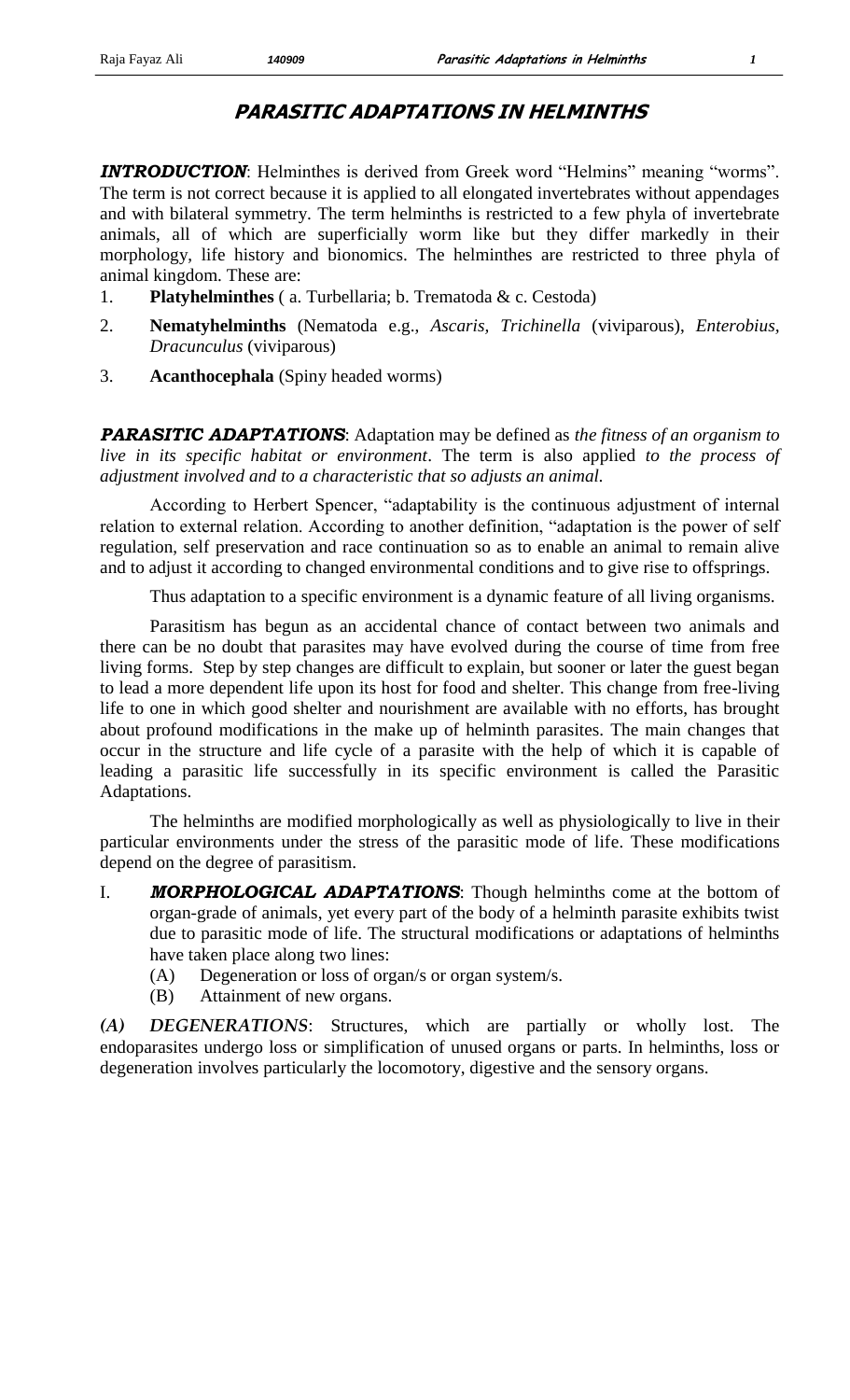- 1. **LOCOMOTORY ORGANS OR ORGANS OF LOCOMOTION**: Locomotion is actually an effort for procuring food, getting mate and escaping from enemies. But parasites habitually inhabit such places in the host's body where sufficient food is available without effort. They need not to protect themselves from enemies. Thus the organs of locomotion such as cilia of free living turbellarians [(Microstomum) freshwater], are absent in the parasitic forms [(Temnocephala) ecto on prawns]. Also free living larvae of parasites possess locomotory organs – Miracidium possesses cilia & cercariae possess tail, for locomotion.
- 2. **ALIMENTARY CANAL OR ORGANS OF NUTRITION**: Since parasites consume digested or semi-digested food of the host, therefore alimentary canal and digestive glands are partially or wholly lost. In the adult trematodes there is an incomplete gut and in most of them suctorial pharynx is present, by means of which liquid food is sucked into the intestine. Intestine is always branched. In the larvae of Trematodes, the gut is either very simple (e.g., redia larva) or completely eliminated (e.g., sporocyst). In cestodes alimentary canal is altogether absent because digested food is readily available in the gut of the host. Stages such as rediae in lymph spaces of molluscs, microfilariae in blood vessels and *Trichinella* and Cysticercus larve in vertebrate muscles, occur in such locations that they are constantly surrounded by rich nutritious food, which is absorbed through the outer layer of their body.
- 3. **SENSORY ORGANS**: The sense organs, necessary for quick and efficient response to the stimuli are associated with the free active life. In the host the environment is more or less uniform and so the sense organs are not essential. Hence they are reduced. In Trematodes, sense organs are absent but are generally provided with tangoreceptors (bulb like nerve endings sensitive to touch and pressure). Nematodes have reduced sense organs on the lips (Amphids) and on the tail (Phasmids). There are no sense organs in cestodes. Absence of complicated sensory structures can also be correlated to sedentary life in a sheltered habitat, especially endoparasites.
- 4. **NERVOUS SYSTEM**: Living safely in more or less stable environments, paraites do not need a complex nervous system. In trematodes nervous system is developed (CNS + PNS). Nematodes possess ganglia and nerves. Cestodes possess two ganglia and a few nerves in the scolex.
- 5. **CIRCULATORY SYSTEM**: Circulatory system is absent because circulatory system is primarily meant for transport of nutrients that is not required in parasites.

*(B) SPECIALIZATIONS OR NEOFORMATIONS* (attainments of new organs): Parasitic existence leads to modification of old structures and attainment of new structures helpful in food absorption, protection, attachment and vast reproduction.

- 1. **BODY FORM:** The body form of parasites is such that they offer least resistance to the fluids of the host otherwise they might be expelled out, e.g., *Fasciola* is dorsoventrally flattened and leaf like. *Schistosoma* is thin and cylindrically elongated. *Taenia* is elongated like a ribbon and dorsoventrally flattened.
- 2. **PROTECTIVE COVERING OR TEGUMENT/CUTICLE**: The outermost layer of the body was called cuticle. It is now called tegument, because of its dynamic (living) nature as it has been found out that it contains Mitochondria and E. R. It is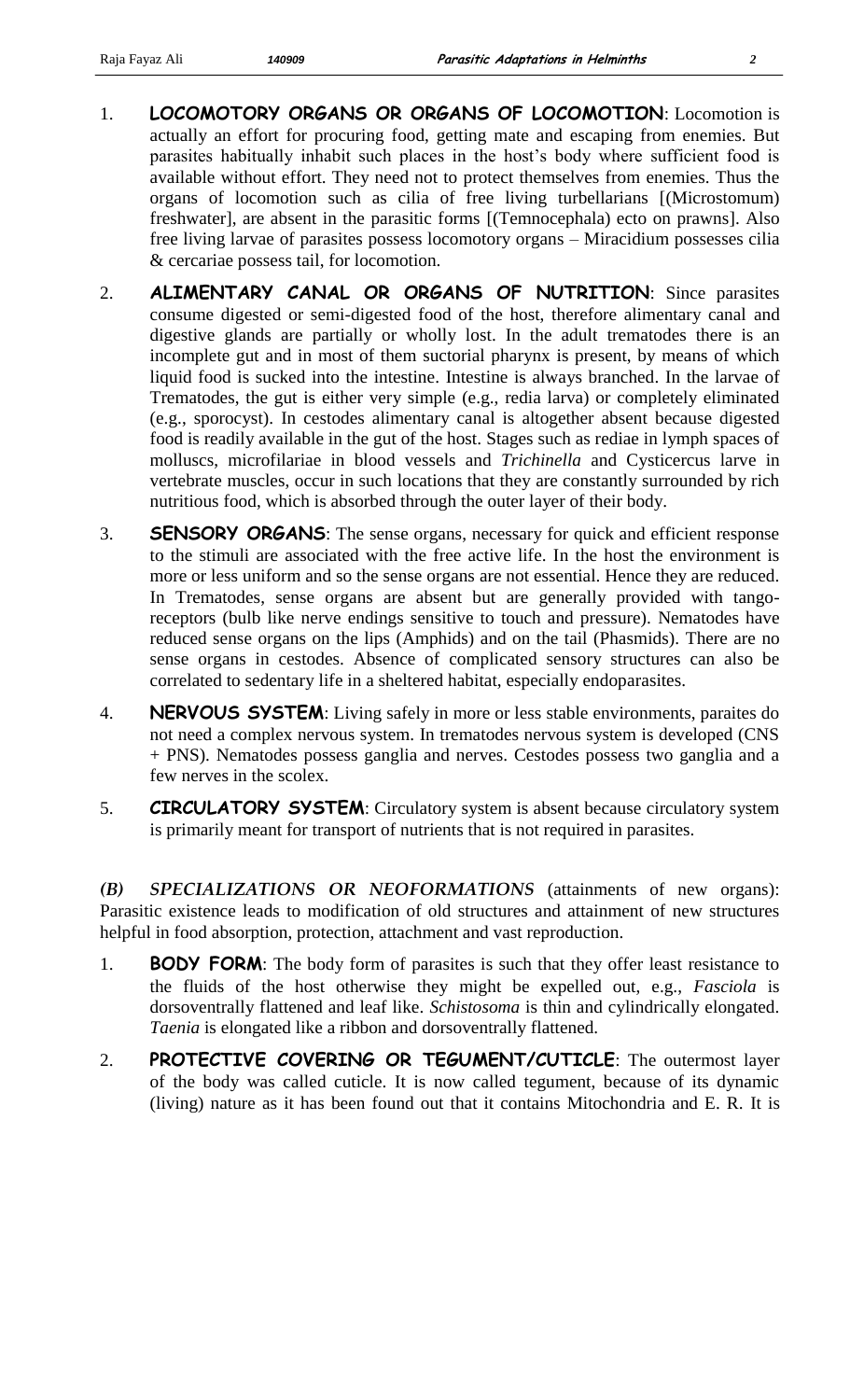non-cellular and rests directly on mesenchyme. It is semipermeable and allows the fluids to enter the body. The tegument becomes thin, serving partly or wholly for food absorption, in parasites living in rich nutritious environments, such as the adult liver flukes (in bile), blood flukes (in blood), tapeworms (in the intestine), *Trichinella* and cysticercus (in vertebrate muscles) and several larval forms developing in lymph spaces and in blood stream. In the gut parasites, such as the tapeworms, gnathosomes and nematodes, which remain attached to the gut wall, the cuticle becomes thick, impregnated with impermeable chitin-like substances and enzyme-resistant, so that it is not digestible by the host's digestive juices, but is permeable to water. The larval flukes, which have to pass through stomach, are provided with a cysts, which protects them against gastric juices. In most Trematodes, outer integument contains spines, spinnules or scales of various kinds. These cuticular modifications protect the outer surface of the worm against the abrasive action of food and roughage flowing around them. In the Chinese liver fluke, *Clonorchis sinensis*, the larval stage has a spinous cuticle, suggesting that it was probably a gut parasite before converting into a parasite of the bile passage. Tegument protects the parasite from the harmful effects of the different types of digestive juices produced in the host. Tegument is absorptive in nature. In case of *Taenia*, tegument is thrown into minute projections known as microtriches which enhance the absorption by increasing the surface area. Cuticle is provided with spinules for attachment in case of *Fasciola*. Tegument has high turn over rate.

- 3. **MUSCULATURE**: Musculature is well developed in helminth parasites. Muscles are meant for producing undulating movements. The well developed musculature in tapeworms (e.g., *Taenia*) enables them to distribute their elongated snake-like bodies throughout the lengths of the intestine of their host. Similarly, power of locomotion enables the roundworms (e.g., *Ascaris*) to counteract gut peristalsis and to maintain their position in the intestine. The advantage is that the worm can obtain with greater ease the pre-digested nutrients of the host.
- 4. **ORGANS FOR ATTACHMENT**: For a firm grip on or in the host's body, some special organs of adhesion are necessary. All parasites develop suitable mechanisms for attachment with their hosts, to the exterior or to the interior of cavities. Helminths are variously modified for adhesion to the body of their hosts. Acetabula or suckers are formed in all adult parasitic flatworms. For this purpose Monogneans possess Opisthaptor containing suckers (8 in *Diplozoon*) and hooks (8 pairs in *Gyrodactylus*). Digeneans (*Fasciola, Schistosoma*) possess suckers as adhesive organs (Ventral and oral suckers). The liver fluke (*Fasciola*) has two suckers, one anterior and one posterior, on the ventral side of the body. Sometimes more than one suckers are present (e.g., *Paramphistomum*). In the tapeworms, the scolex bears either four sucking cups (e.g., *Taenia solium*) or accessory suckers (e.g., *Myzophyllobothrium*), or lateral sucking grooves or bothria (e.g., *Diphyllobothrium*).

In some cestodes and nematodes, hooks or hook-like structures also develop in or near the cephalic end, which further help in attainment. In *Taenia solium* the rostellum contains a basal circlet of hooks. In *Dipylidium caninum,* several rows of hooks are present around the retractile rostellum. In *Macracanthorhynchus*, a buccal armature is present bearing tooth like structures.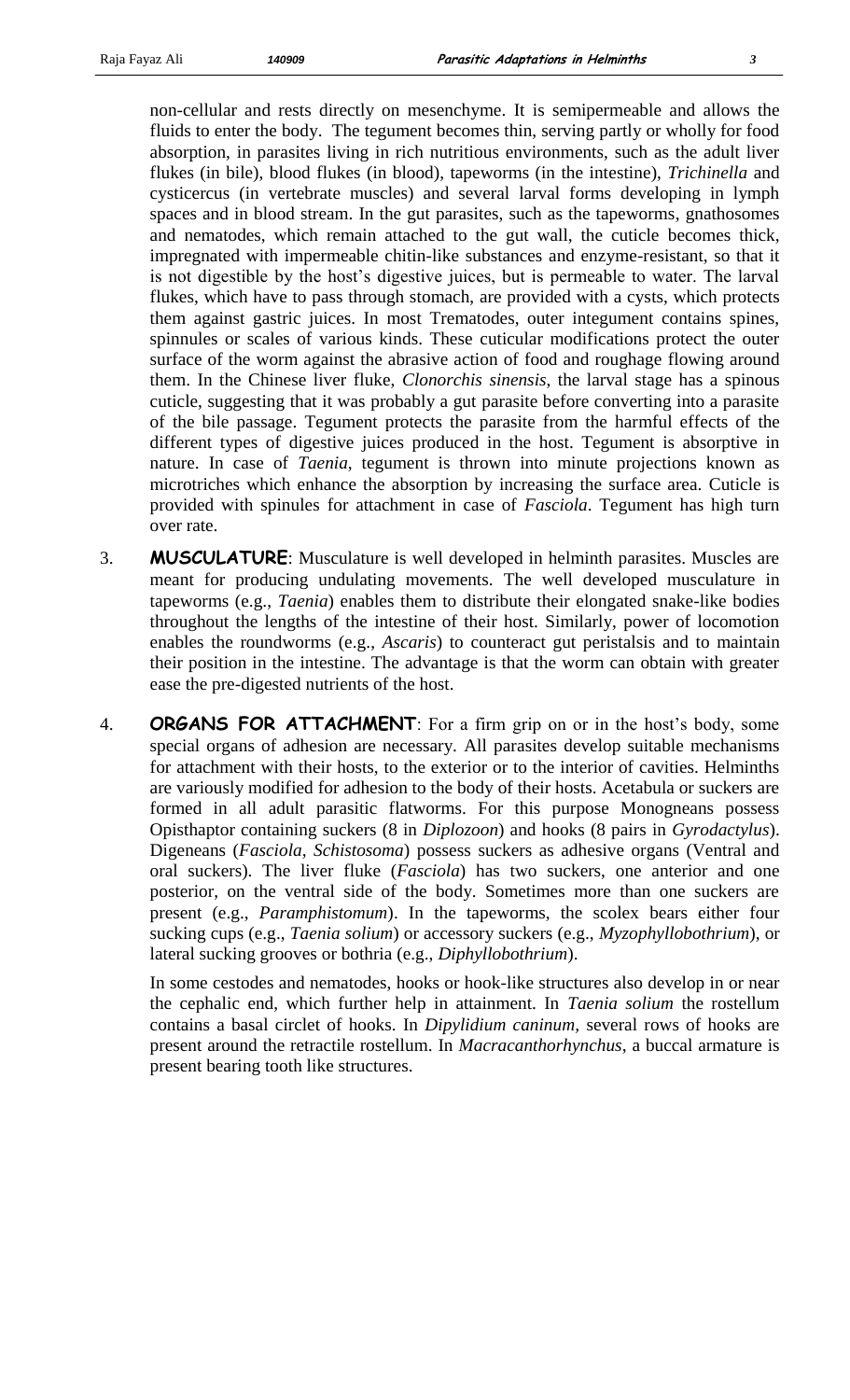- 5. **VAST REPRODUCTION**: Reproduction is well developed as the parasite lives in the hostile environment. It is subdivided as:
	- (a) **Efficient reproductive system**: Complexity in the reproductive system gradually increases from free living forms to the parasitic ones. Large number of testes, ovaries, vitelline follicles are present in the parasites. In cestodes about 90% of the available space of the body is occupied by reproductive organs.
	- (b) **Hermaphroditism**: All trematodes and cestodes are hermaphrodite except few like *Schistosoma*. The hermaphroditism is an adaptation advantageous to parasitic mode of life, to overcome the search of the mate. In parasites both self and cross fertilization can occur.
	- (c) **Multiplication of reproductive organs**: In cestodes reproductive organs are much more elaborate and are repeated in each proglottid. Each mature proglottid possesses one (*T. solium*) or two sets (*Diphylidium*) of male and female reproductive organs. This is called multiplicity of reproductive organs. In each gravid proglottid, all other organs of the system degenerate to make room for the uterus which is greatly enlarged and branched to accommodate a large number of eggs.
	- (d) **Large egg production**: The egg production in helminthes is astronomical. The female *Ascaris lumbricoides* lays about 2 lac eggs/day. Trematodes usually produce a few thousand (10,000) eggs but cestodes produce very large number of eggs e.g., *Taenia solium* produces a few thousand eggs/segment.

The high production of eggs is simply to reach the proper destination because a parasite has to face a number of hazards.

- (e) **Larval multiplication**: In addition to large egg production, method of asexual reproduction at larval stage is peculiar in Helminths. Each sporocyst produces 5-8 redia. From each redia 14-20 cercaria are produced. In case of cestodes larval multiplication takes place in some forms e.g., A hydatid cyst developing from a single egg may contain thousands of scolices.
- (f) **Complex life cycle**: The complexity of life cycles in which more hosts are involved helps deriving maximum benefits from different hosts and in the proper distribution and dispersal of the parasite.
- 6. **PENETRATION GLANDS/HISTOLYTIC GLANDS**: In order to penetrate into the host the parasites have developed certain structures or glands e.g., Miracidia larva has a conical process at the anterior end called apical papillae. There are a pair of penetration glands inside the body near the anterior end. These glands, called the histolytic glands secrete histolytic enzymes that help in dissolving the hosts' tissue to penetrate into it.

Adult worms lack these penetration glands except hookworms (*Ancylostoma*) which possesses these glands in the buccal region whose secretion has anticogulating and histolytic action.

7. **CYSTOGENOUS GLANDS**: In most cercaria a large number of dark or brown cystogenous glands are found beneath the cuticle. These glands help in secreting a protective cyst around the cercaria transforming it into metacercaria. These cysts help metacercaria to overcome unfavourable conditions and protect them till they are finally eaten up by their proper host.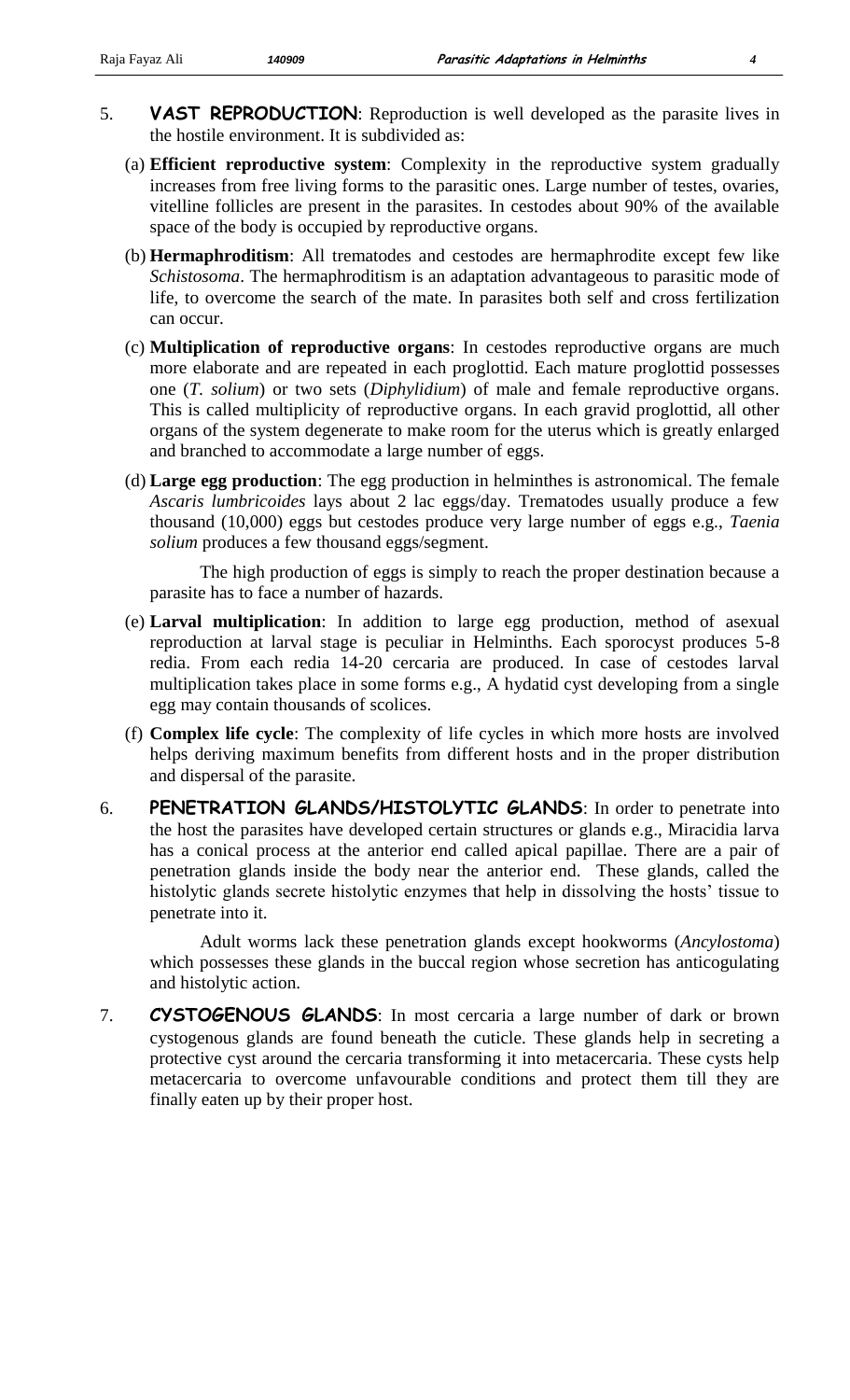## *II. PHYSIOLOGICAL ADAPTATIONS*

1. **PROTECTIVE MECHANISM**: Most of the parasites live within the body of hosts and hence have to protect themselves from various substances produced by the host e.g., the parasites living in the alimentary canal of the host has to protect itself from the action of the digestive juice of the host.

The tapeworms accomplish this by:

- a) Stimulate the wall of gut to produce mucous, which then forms a protective clothing around the parasite.
- b) By secreting antienzymes to neutralize digestive enzymes of the host i.e., in order to protect themselves from being digested by the hosts' digestive enzymes parasites produce some substances which inactivate the hosts digestive enzymes. Green in 1957 reported the presence of Trypsin and Chymotrypsin inhibitors in the body wall of *Ascaris*.
- c) Parasites continuously renew their protective body covering (i.e., tegument). Lime cells in the body wall of tapeworms neutralize the acids produced by the host.
- d) Parasites possess a high range of pH tolerance  $4 11$ .
- e) Blood parasites are known to withstand the effects of antibodies and phagocytes by some mechanism.
- 2. **NUTRITION**: The nutritional requirements of the parasites are fulfilled by the host. Trematodes and Nematodes which possess an alimentary canal, though reduced, feed on both digested and semidigested food. In cestodes alimentary canal is absent, they feed on digested food only. Microtriches, tegument etc help in absorption of food.
- 3. **RESPIRATION OR ANAEROBIOSIS**: The pH tolerance of the parasites is high from 4-11. The intestinal parasites live in an environment completely devoid of free oxygen, the respiration is of anaerobic type consisting of extracting oxygen from the food stuffs. In the absence of oxygen, energy is obtained by the fermentation of glycogen in which glucose is broken down into lactic acid.
- 4. **OSMOREGULATION**: The osmotic pressure of body fluids of endoparasites, especially in case of Trematodes, is almost the same as that of the host so there is no necessity of osmoregulation. But in the intestinal tapeworms (cestodes) the osmotic pressure is slightly higher than that of the surrounding medium. This permits absorption of nutrients through their body wall as they lack alimentary canal.
- 5. **PERIODIC APPEARANCE**: There are some parasites which appear at definite period. The microfilariae of *W. bancrofti* circulate into the peripheral blood circulation in the night between 10.00 p.m. to 4 a.m. – the period when *Culex* bites a man (nocturnal habit) since they require *Culex* mosquitoes for further development. Thus their migration is correlated with the nocturnal habit of *Culex*.
- 6. **NEOTENY**: It is a special phenomenon in which the larvae are capable of reproduction and they produce young ones. *Ligula* (Cestode) exhibits neoteny and this can be considered as an adaptation for parasitic mode of life.